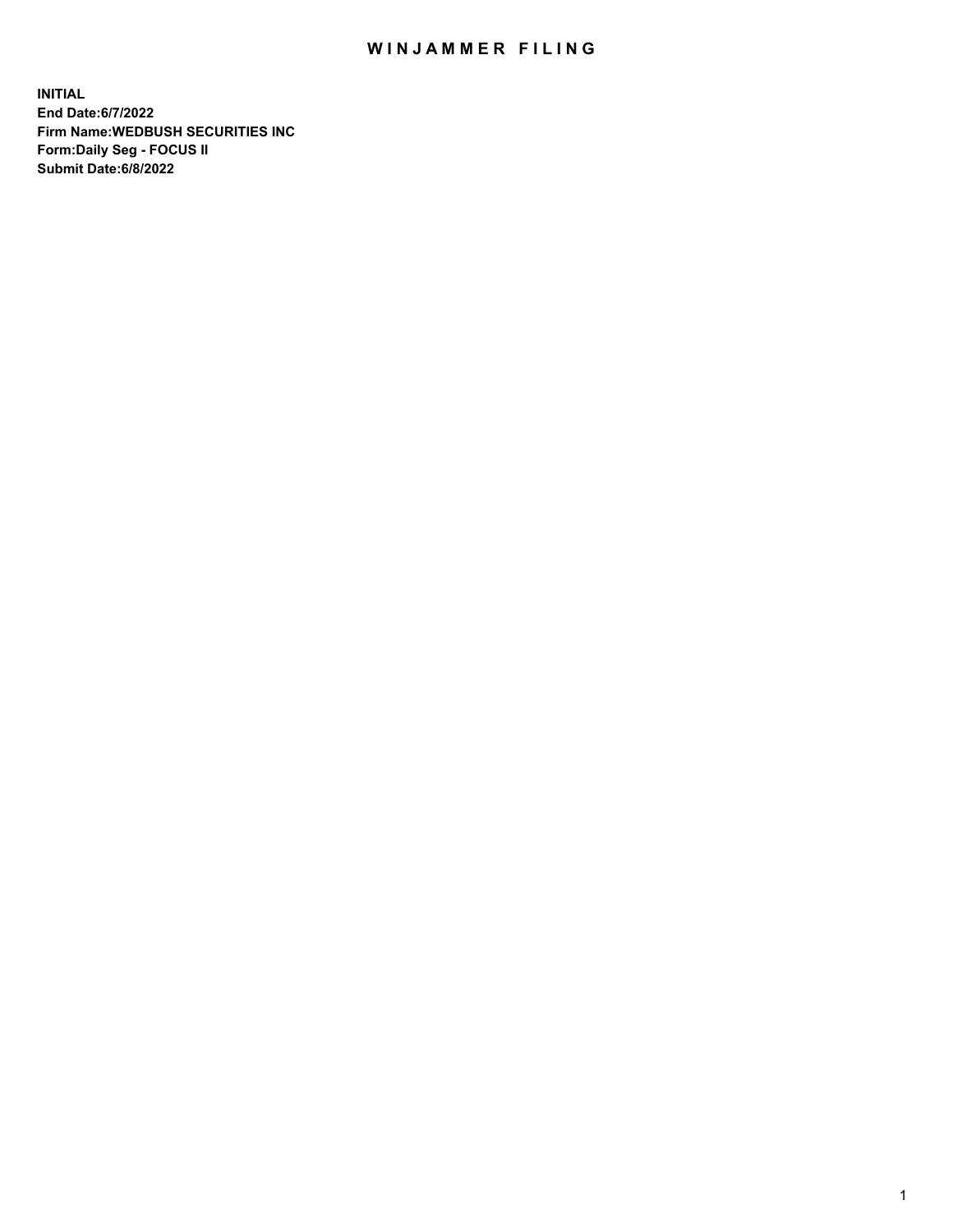**INITIAL End Date:6/7/2022 Firm Name:WEDBUSH SECURITIES INC Form:Daily Seg - FOCUS II Submit Date:6/8/2022 Daily Segregation - Cover Page**

| $-99.99$ and $-99.0$                                                                                                                                                                                                                                                                                                               |                               |  |  |
|------------------------------------------------------------------------------------------------------------------------------------------------------------------------------------------------------------------------------------------------------------------------------------------------------------------------------------|-------------------------------|--|--|
| Name of Company                                                                                                                                                                                                                                                                                                                    | <b>WEDBUSH SECURITIES INC</b> |  |  |
| <b>Contact Name</b>                                                                                                                                                                                                                                                                                                                | <b>Kevin Wirth</b>            |  |  |
| <b>Contact Phone Number</b>                                                                                                                                                                                                                                                                                                        | 312-784-0475                  |  |  |
| <b>Contact Email Address</b>                                                                                                                                                                                                                                                                                                       | kevin.wirth@wedbush.com       |  |  |
| FCM's Customer Segregated Funds Residual Interest Target (choose one):                                                                                                                                                                                                                                                             |                               |  |  |
| a. Minimum dollar amount: : or                                                                                                                                                                                                                                                                                                     | 19,000,000                    |  |  |
| b. Minimum percentage of customer segregated funds required:%; or                                                                                                                                                                                                                                                                  | <u>0</u>                      |  |  |
| c. Dollar amount range between: and; or                                                                                                                                                                                                                                                                                            | <u>00</u>                     |  |  |
| d. Percentage range of customer segregated funds required between:% and%.                                                                                                                                                                                                                                                          | 0 <sub>0</sub>                |  |  |
| FCM's Customer Secured Amount Funds Residual Interest Target (choose one):                                                                                                                                                                                                                                                         |                               |  |  |
| a. Minimum dollar amount: ; or                                                                                                                                                                                                                                                                                                     | 1,000,000                     |  |  |
| b. Minimum percentage of customer secured funds required:%; or                                                                                                                                                                                                                                                                     | <u>0</u>                      |  |  |
| c. Dollar amount range between: and; or                                                                                                                                                                                                                                                                                            | <u>00</u>                     |  |  |
| d. Percentage range of customer secured funds required between:% and%.                                                                                                                                                                                                                                                             | 00                            |  |  |
| FCM's Cleared Swaps Customer Collateral Residual Interest Target (choose one):                                                                                                                                                                                                                                                     |                               |  |  |
| a. Minimum dollar amount: ; or                                                                                                                                                                                                                                                                                                     | $\overline{\mathbf{0}}$       |  |  |
| b. Minimum percentage of cleared swaps customer collateral required:% ; or                                                                                                                                                                                                                                                         | <u>0</u>                      |  |  |
| c. Dollar amount range between: and; or                                                                                                                                                                                                                                                                                            | <u>00</u>                     |  |  |
| $\overline{a}$ and $\overline{a}$ and $\overline{a}$ and $\overline{a}$ and $\overline{a}$ and $\overline{a}$ and $\overline{a}$ and $\overline{a}$ and $\overline{a}$ and $\overline{a}$ and $\overline{a}$ and $\overline{a}$ and $\overline{a}$ and $\overline{a}$ and $\overline{a}$ and $\overline{a}$ and $\overline{a}$ and |                               |  |  |

d. Percentage range of cleared swaps customer collateral required between:% and%. **0 0**

Attach supporting documents CH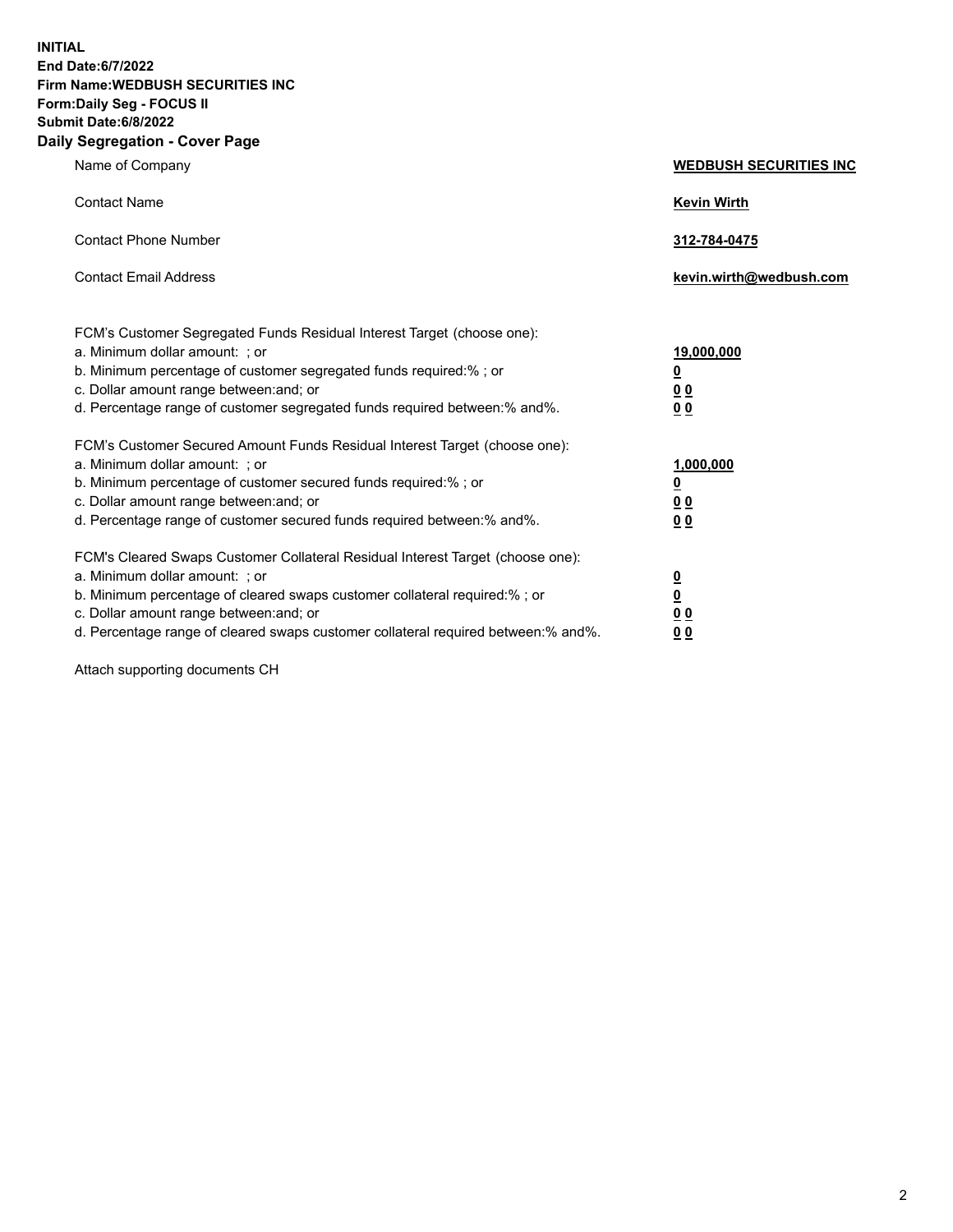**INITIAL End Date:6/7/2022 Firm Name:WEDBUSH SECURITIES INC Form:Daily Seg - FOCUS II Submit Date:6/8/2022 Daily Segregation - Secured Amounts**

|     | 2011, Ocgi ogation - Oceaned Anioania                                                             |                                      |
|-----|---------------------------------------------------------------------------------------------------|--------------------------------------|
|     | Foreign Futures and Foreign Options Secured Amounts                                               |                                      |
|     | Amount required to be set aside pursuant to law, rule or regulation of a foreign                  | $0$ [7305]                           |
|     | government or a rule of a self-regulatory organization authorized thereunder                      |                                      |
| 1.  | Net ledger balance - Foreign Futures and Foreign Option Trading - All Customers                   |                                      |
|     | A. Cash                                                                                           | 42,926,487 [7315]                    |
|     | B. Securities (at market)                                                                         | $0$ [7317]                           |
| 2.  | Net unrealized profit (loss) in open futures contracts traded on a foreign board of trade         | -1,858,773 [7325]                    |
| 3.  | Exchange traded options                                                                           |                                      |
|     | a. Market value of open option contracts purchased on a foreign board of trade                    | 377 [7335]                           |
|     | b. Market value of open contracts granted (sold) on a foreign board of trade                      | -10,043 [7337]                       |
| 4.  | Net equity (deficit) (add lines 1. 2. and 3.)                                                     | 41,058,048 [7345]                    |
| 5.  | Account liquidating to a deficit and account with a debit balances - gross amount                 | <b>5,478</b> [7351]                  |
|     | Less: amount offset by customer owned securities                                                  | 0 [7352] 5,478 [7354]                |
| 6.  | Amount required to be set aside as the secured amount - Net Liquidating Equity                    | 41,063,526 [7355]                    |
|     | Method (add lines 4 and 5)                                                                        |                                      |
| 7.  | Greater of amount required to be set aside pursuant to foreign jurisdiction (above) or line<br>6. | 41,063,526 [7360]                    |
|     | FUNDS DEPOSITED IN SEPARATE REGULATION 30.7 ACCOUNTS                                              |                                      |
| 1.  | Cash in banks                                                                                     |                                      |
|     | A. Banks located in the United States                                                             | 19,113,149 [7500]                    |
|     | B. Other banks qualified under Regulation 30.7                                                    | 3,066,506 [7520] 22,179,655 [7530]   |
| 2.  | Securities                                                                                        |                                      |
|     | A. In safekeeping with banks located in the United States                                         | $Q$ [7540]                           |
|     | B. In safekeeping with other banks qualified under Regulation 30.7                                | 0 [7560] 0 [7570]                    |
| 3.  | Equities with registered futures commission merchants                                             |                                      |
|     | A. Cash                                                                                           | 16,173,857 [7580]                    |
|     | <b>B.</b> Securities                                                                              | $0$ [7590]                           |
|     | C. Unrealized gain (loss) on open futures contracts                                               | $0$ [7600]                           |
|     | D. Value of long option contracts                                                                 | $0$ [7610]                           |
|     | E. Value of short option contracts                                                                | 0 [7615] 16,173,857 [7620]           |
| 4.  | Amounts held by clearing organizations of foreign boards of trade                                 |                                      |
|     | A. Cash                                                                                           | 7,083,514 [7640]                     |
|     | <b>B.</b> Securities                                                                              | $0$ [7650]                           |
|     | C. Amount due to (from) clearing organization - daily variation                                   | $0$ [7660]                           |
|     | D. Value of long option contracts                                                                 | $0$ [7670]                           |
|     | E. Value of short option contracts                                                                | 0 [7675] 7,083,514 [7680]            |
| 5.  | Amounts held by members of foreign boards of trade                                                |                                      |
|     | A. Cash                                                                                           | 373,438 [7700]                       |
|     | <b>B.</b> Securities                                                                              | $0$ [7710]                           |
|     | C. Unrealized gain (loss) on open futures contracts                                               | $0$ [7720]                           |
|     | D. Value of long option contracts                                                                 | 377 [7730]                           |
|     | E. Value of short option contracts                                                                | <u>-10,043</u> [7735] 363,772 [7740] |
| 6.  | Amounts with other depositories designated by a foreign board of trade                            | 0 [7760]                             |
| 7.  | Segregated funds on hand                                                                          | <u>0</u> [7765]                      |
| 8.  | Total funds in separate section 30.7 accounts                                                     | 45,800,798 [7770]                    |
| 9.  | Excess (deficiency) Set Aside for Secured Amount (subtract line 7 Secured Statement               | 4,737,272 [7380]                     |
|     | Page 1 from Line 8)                                                                               |                                      |
| 10. | Management Target Amount for Excess funds in separate section 30.7 accounts                       | 1,000,000 [7780]                     |
| 11. | Excess (deficiency) funds in separate 30.7 accounts over (under) Management Target                | 3,737,272 [7785]                     |
|     |                                                                                                   |                                      |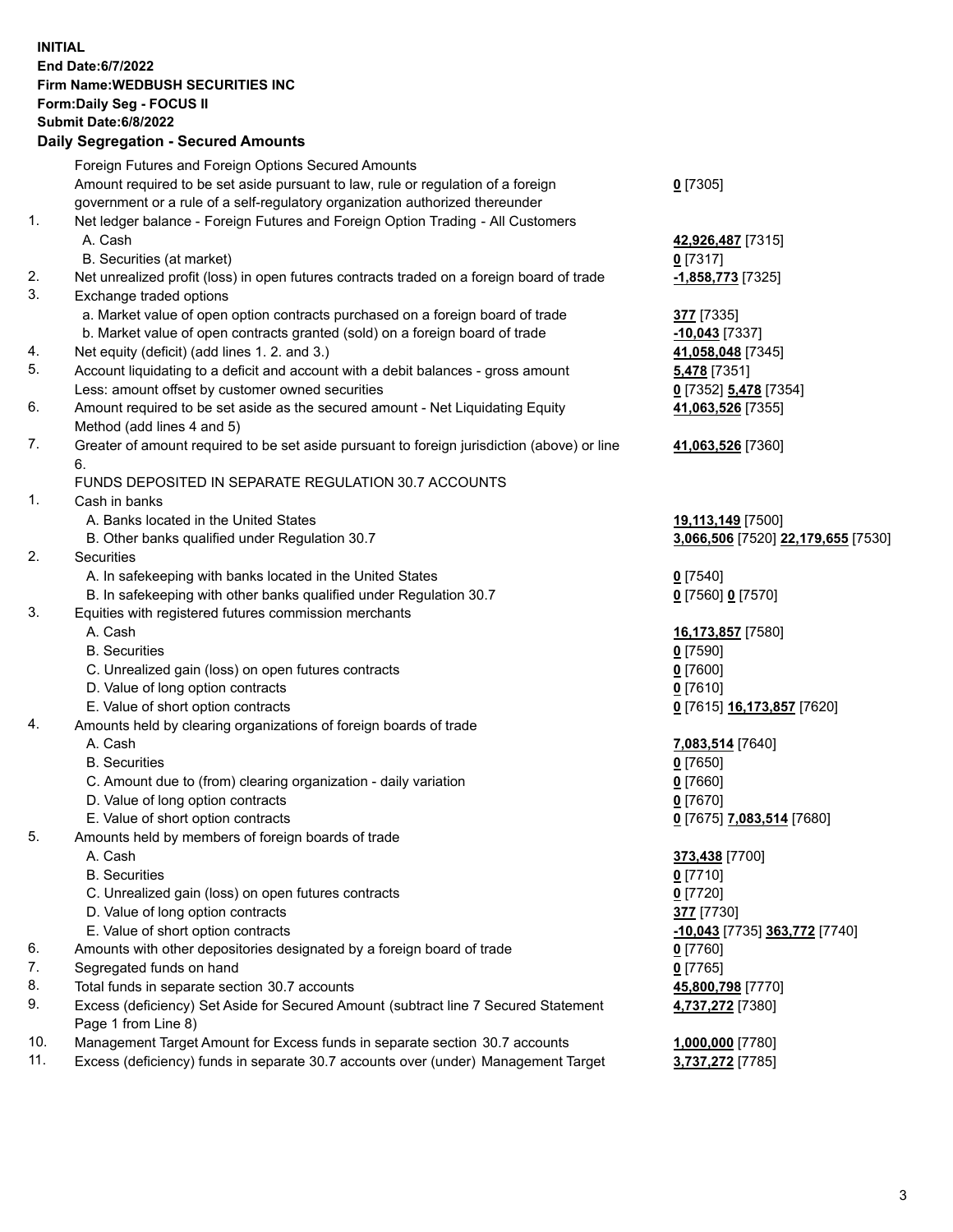|     | <b>INITIAL</b>                                                                                 |                                  |
|-----|------------------------------------------------------------------------------------------------|----------------------------------|
|     | End Date: 6/7/2022                                                                             |                                  |
|     | <b>Firm Name: WEDBUSH SECURITIES INC</b>                                                       |                                  |
|     | <b>Form:Daily Seg - FOCUS II</b>                                                               |                                  |
|     | Submit Date: 6/8/2022                                                                          |                                  |
|     | Daily Segregation - Segregation Statement                                                      |                                  |
|     | SEGREGATION REQUIREMENTS(Section 4d(2) of the CEAct)                                           |                                  |
| 1.  | Net ledger balance                                                                             |                                  |
|     | A. Cash                                                                                        | 2,270,428,476 [7010]             |
|     | B. Securities (at market)                                                                      | 197,068,896 [7020]               |
| 2.  | Net unrealized profit (loss) in open futures contracts traded on a contract market             | 1,262,997,041 [7030]             |
| 3.  | Exchange traded options                                                                        |                                  |
|     | A. Add market value of open option contracts purchased on a contract market                    | 8,135,345,907 [7032]             |
|     | B. Deduct market value of open option contracts granted (sold) on a contract market            | -5,815,291,980 [7033]            |
| 4.  | Net equity (deficit) (add lines 1, 2 and 3)                                                    | 6,050,548,340 [7040]             |
| 5.  | Accounts liquidating to a deficit and accounts with                                            |                                  |
|     | debit balances - gross amount                                                                  | 2,972,298 [7045]                 |
|     | Less: amount offset by customer securities                                                     | -2,483,648 [7047] 488,650 [7050] |
| 6.  | Amount required to be segregated (add lines 4 and 5)                                           | 6,051,036,990 [7060]             |
|     | FUNDS IN SEGREGATED ACCOUNTS                                                                   |                                  |
| 7.  | Deposited in segregated funds bank accounts                                                    |                                  |
|     | A. Cash                                                                                        | 927,726,193 [7070]               |
|     | B. Securities representing investments of customers' funds (at market)                         | $0$ [7080]                       |
|     | C. Securities held for particular customers or option customers in lieu of cash (at            | 487,523 [7090]                   |
|     | market)                                                                                        |                                  |
| 8.  | Margins on deposit with derivatives clearing organizations of contract markets                 |                                  |
|     | A. Cash                                                                                        | 1,450,197,669 [7100]             |
|     | B. Securities representing investments of customers' funds (at market)                         | 898,569,403 [7110]               |
|     | C. Securities held for particular customers or option customers in lieu of cash (at<br>market) | 192,638,192 [7120]               |
| 9.  | Net settlement from (to) derivatives clearing organizations of contract markets                | 306,471,243 [7130]               |
| 10. | Exchange traded options                                                                        |                                  |
|     | A. Value of open long option contracts                                                         | 8,135,345,907 [7132]             |
|     | B. Value of open short option contracts                                                        | -5,815,291,980 [7133]            |
| 11. | Net equities with other FCMs                                                                   |                                  |
|     | A. Net liquidating equity                                                                      | $0$ [7140]                       |
|     | B. Securities representing investments of customers' funds (at market)                         | $0$ [7160]                       |
|     | C. Securities held for particular customers or option customers in lieu of cash (at            | $0$ [7170]                       |
|     | market)                                                                                        |                                  |
| 12. | Segregated funds on hand                                                                       | 3,943,181 [7150]                 |
| 13. | Total amount in segregation (add lines 7 through 12)                                           | 6,100,087,331 [7180]             |
| 14. | Excess (deficiency) funds in segregation (subtract line 6 from line 13)                        | 49,050,341 [7190]                |
| 15. | Management Target Amount for Excess funds in segregation                                       | 19,000,000 [7194]                |
| 16. | Excess (deficiency) funds in segregation over (under) Management Target Amount                 | 30,050,341 [7198]                |

16. Excess (deficiency) funds in segregation over (under) Management Target Amount Excess